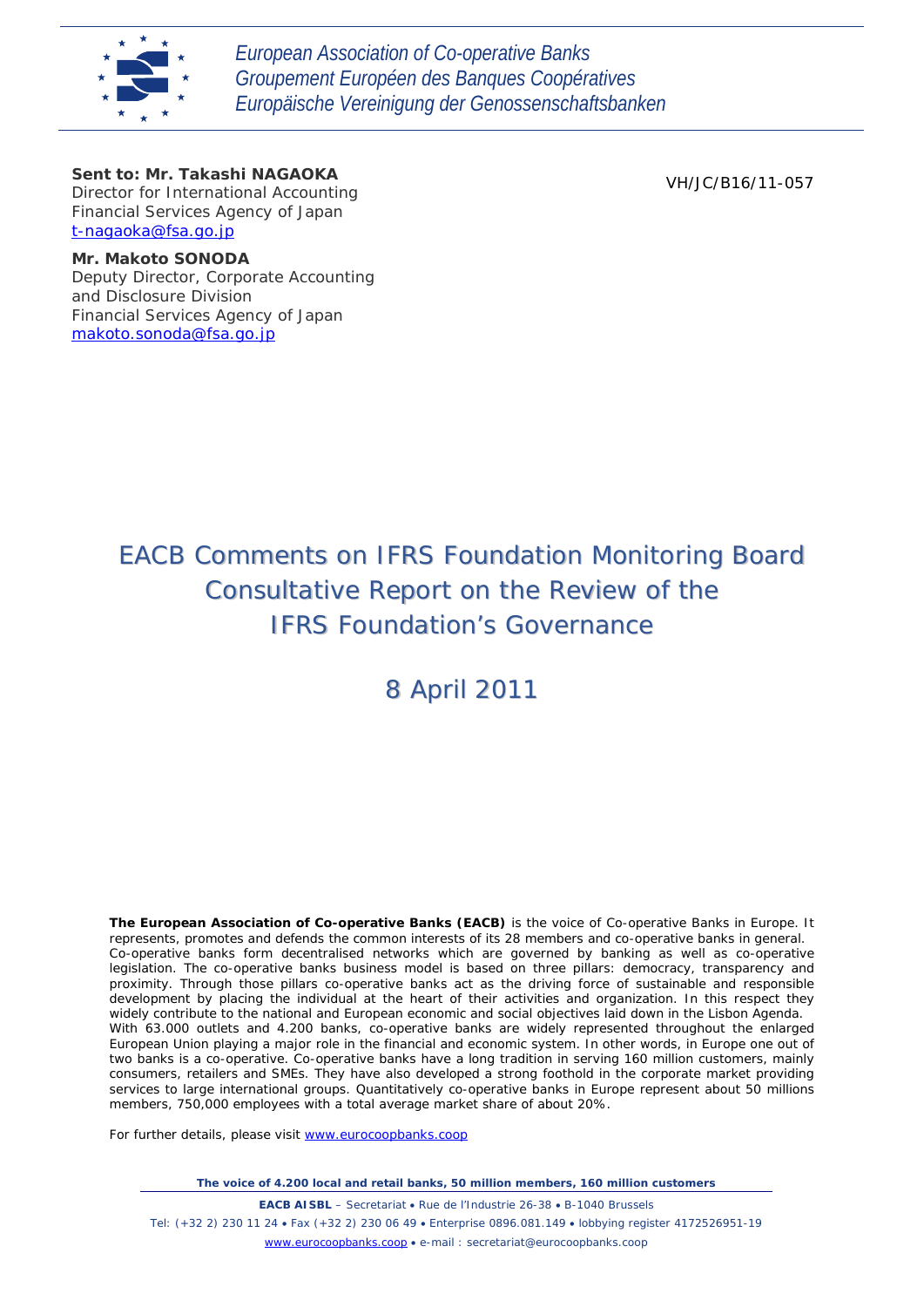

# **Preliminary remarks**

The members of the European Association of Cooperative Banks (EACB) welcome the opportunity to give their views on the Monitoring Board Report on Governance Review.

EACB took note that the Monitoring Board is looking to receive comments primarily focusing on institutional aspects of governance, particularly the composition and the respective roles and responsibilities of the Monitoring Board, Trustees and IASB. By contrast, the consultation launched by the Trustees on the strategy review, which has closed at the end of February 2011, focused on the operational aspects of governance, particularly the standard-setter's process.

While we understand those two projects have a different scope, we are of the opinion that they will inevitably be interdependent and will affect each other. Therefore, EACB asks the Monitoring Board to coordinate the governance review with the strategy review conducted by the Trustees.

The fundamental question for the review is whether the current governance structure effectively promotes the standard-setter's primary mission of setting high quality, globally accepted standards as set forth in the Constitution of the IFRS Foundation, and whether the standard-setter is appropriately independent yet accountable.

In this respect, we consider that the governance role of the Monitoring Board should consist of designing the mission, fundamental structure, composition and due process of the IFRS Foundation and overseeing that it is functioning as anticipated.

Moreover, while co-operative banks are fully private entities competing in the market, they have their specific business model, which differs from commercial banks on some particular aspects (i.e. capital, governance and ownership). Therefore, we would like to stress that since IFRSs are designed for <u>all</u> types of companies, a high standards setting process should also allow the maintenance of differences among business models (i.e. cooperatives, partnerships etc.) and taking into account their accounting issues. Typically, the composition of the Board should emphasis this variety through relevant competence and experience.

In addition, the members of the EACB believe that the Board members should stem from countries where IFRS are the set of accounting standards required for listed companies. Moreover, as bankers, we would consider especially relevant extending the composition of the Monitoring Board to the Basel Committee.

Please find in the appendix our detailed comment on some of the individual questions outlined in the consultation document.

# **Contact:**

Mr. Volker Heegemann, Head of Legal Department [\(v.heegemann@eurocoopbanks.coop\)](mailto:v.heegemann@eurocoopbanks.coop)

Ms. Johanna Cariou, Adviser, Accounting & Audit [\(j.cariou@eurocoopbanks.coop\)](mailto:j.cariou@eurocoopbanks.coop)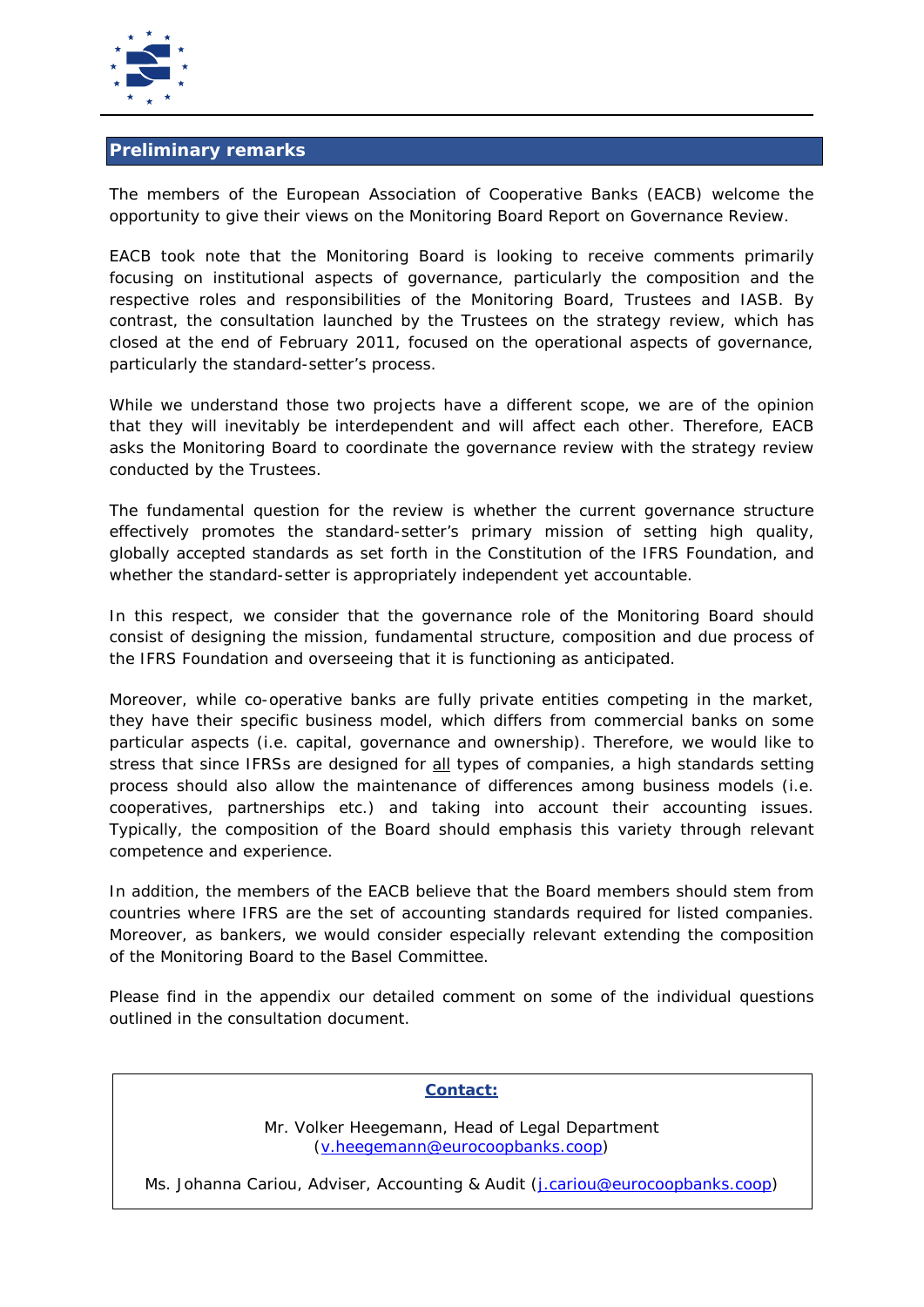

# **Appendix**

# **IASB:**

# *Question 1*

# - *Do you agree with the proposal to urge concrete efforts to deepen the pool of candidates for IASB membership from diverse geographical and professional backgrounds? Please provide reasons for your agreement/disagreement.*

The members of the European Association of Co-operative Banks (EACB) support that the Monitoring Board recommends the IASB to undertake further concrete efforts to improve identification of qualified candidate ensuring that the IASB Board membership included more diverse geographical and professional backgrounds. In fact, the EACB believes that enhancing the geographical and sector balance within the IASB would calm concerns on legitimacy and provide more credibility to the standards setter.

Most important, we consider that the Board members should stem from countries where IFRS are the set of accounting standards required for companies. Others should not have the same voting rights, which would be an incentive for adoption. In this respect, we regret the limited membership of the European participants (four members out of sixteen) while the European Union represents the major economies where all publicly traded companies are required to report under IFRS standards since 2005. Moreover, Board members should have an effective and substantial experience in application of IFRS in national standard setter bodies and includes a higher proportion of supervisors.

As co-operatives, we think it is of first importance that Boards composition reflects a wide-ranging knowledge of various economic models and environment of companies, which would apply the IFRSs. While co-operative banks are fully private entities competing in the market, they have their specific business model, which differs from commercial banks on some particular aspects (i.e. capital, governance and ownership). Since IFRSs are designed for **all** types of companies, a high standards setting process should also allow the maintenance of differences among business models (i.e. cooperatives, partnerships etc.) and taking into account their accounting issues. Therefore, we would strongly appreciate that some Board members have a relevant and recent enough knowledge and experience in cooperative businesses.

# *Question 2*

# - *Do you agree with the proposal to separate the roles of the IASB Chair and the CEO of the IFRS Foundation, and if so would you have suggestions on how to formalize this? Please provide reasons for your agreement/ disagreement.*

EACB would support this type of initiatives aiming to safeguard the independence of the IASB standard-setting process.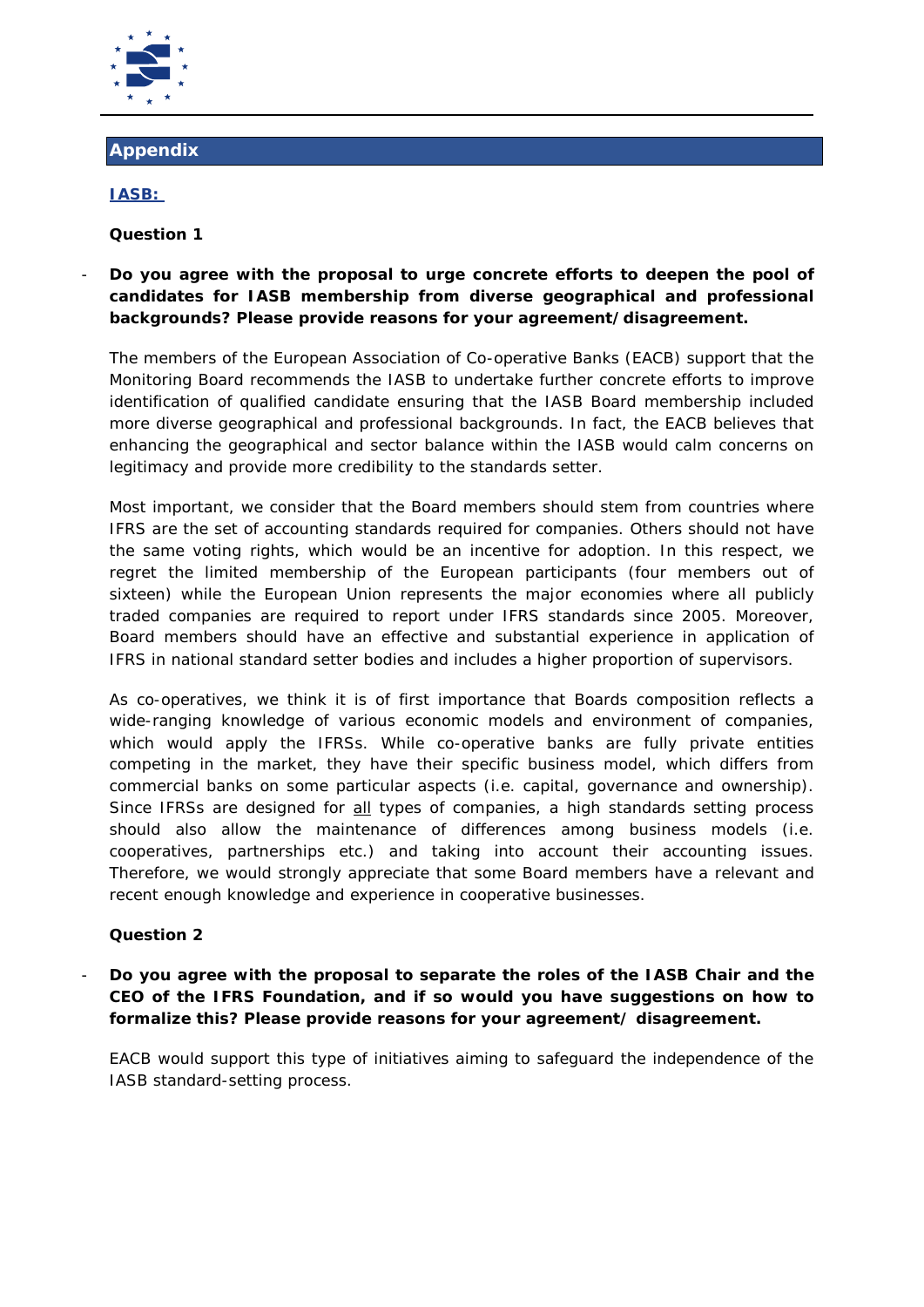

#### *Question 3*

- *Do you agree that clearer division of responsibility between staff dedicated to the IASB operations and staff dedicated to the Foundation's administrative and oversight functions should be considered, and if so would you have suggestions on how to formalize this? Please provide reasons for your agreement/disagreement.* 

n/a.

## **Trustees:**

## *Question 4*

- *Please provide comments on any aspects of Trustee composition or appointments that you believe the Monitoring Board should consider.* 

EACB agrees with the recommendation made by the Monitoring Board regarding the diversity of the Trustees' geographical and professional background (please refer to our response to question 1).

## *Question 5*

- *Do you agree with the proposal to provide increased transparency into the process for Trustee nominations? Please provide reasons for your agreement/ disagreement. To what extent should the Monitoring Board be involved in the nomination process?* 

As stated previously, EACB generally supports more transparency in the nomination process of the members of the IASB, the Monitoring Board and also the Trustees.

We consider that the governance role of the Monitoring Board should consist of designing the mission, fundamental structure, composition and due process of the IFRS Foundation and overseeing that it is functioning as anticipated.

- *Do you agree that further clarification of criteria for the Trustees' candidacy would help support confidence of the stakeholders? Please provide reasons for your agreement/disagreement.* 

n/a.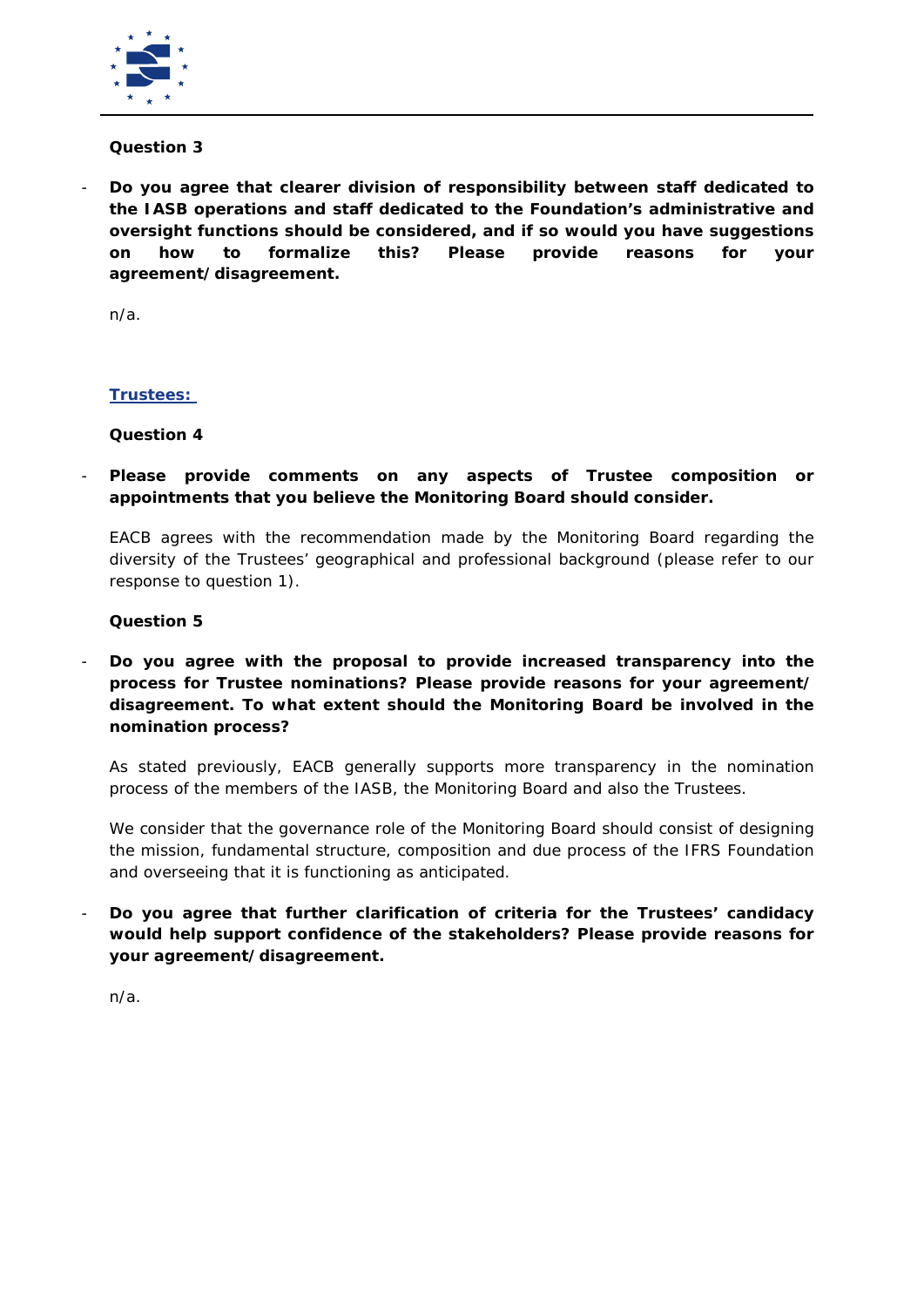

## **Monitoring Board:**

## *Question 6*

- *Should the membership of the Monitoring Board continue to be confined to capital markets authorities responsible for setting the form and content of financial reporting in respective jurisdictions?*
- *Do you agree with the proposal to expand the Monitoring Board's membership by adding a mix of permanent members ([four]) representing primarily major emerging markets and rotating members ([two]) from all other markets? Please provide reasons for your agreement/disagreement. How should the major markets be selected? Should a jurisdiction's application of IFRSs and financial contribution to standard-setting play a role?*

EACB supports improving the composition of the Monitoring Board and we therefore agree with the recommendation to expand the membership to include more capital markets authorities.

However, we also think that the Monitoring Board should not be only limited to public authorities responsible for setting financial reporting in capital markets. We suggest extending the composition of the Monitoring Board to the Basel Committee as well.

## *Question 7*

- *Do you agree that rotating members should be selected through IOSCO? Please provide reasons for your agreement/disagreement.*

We wonder whether it is appropriate to give a single multilateral organisation that privilege when there are some other organisations which members could also be selected*.* 

- *Do you agree that the Monitoring Board should continue to make its decisions by consensus? Please provide reasons for your agreement/disagreement. Are there any types of decisions taken by the Monitoring Board for which voting other than by consensus (for example, by qualified majority) may be appropriate? If so please describe why and suggest an appropriate voting mechanism.* 

*We think that the Monitoring Board should continue to make its decisions by consensus. Moreover, this would be easily manageable in practice since it is generally agreed to limit the overall size of the board to ensure efficiency and effectiveness.* 

#### *Question 8*

- *To ensure increased involvement of public authorities and other international organizations in Monitoring Board activities, do you support the Monitoring Board (a) expanding the number of Monitoring Board observers, (b) holding more formalized dialogue, or (c) establishing an advisory body, and on what basis? What should be the criteria for selecting participants?*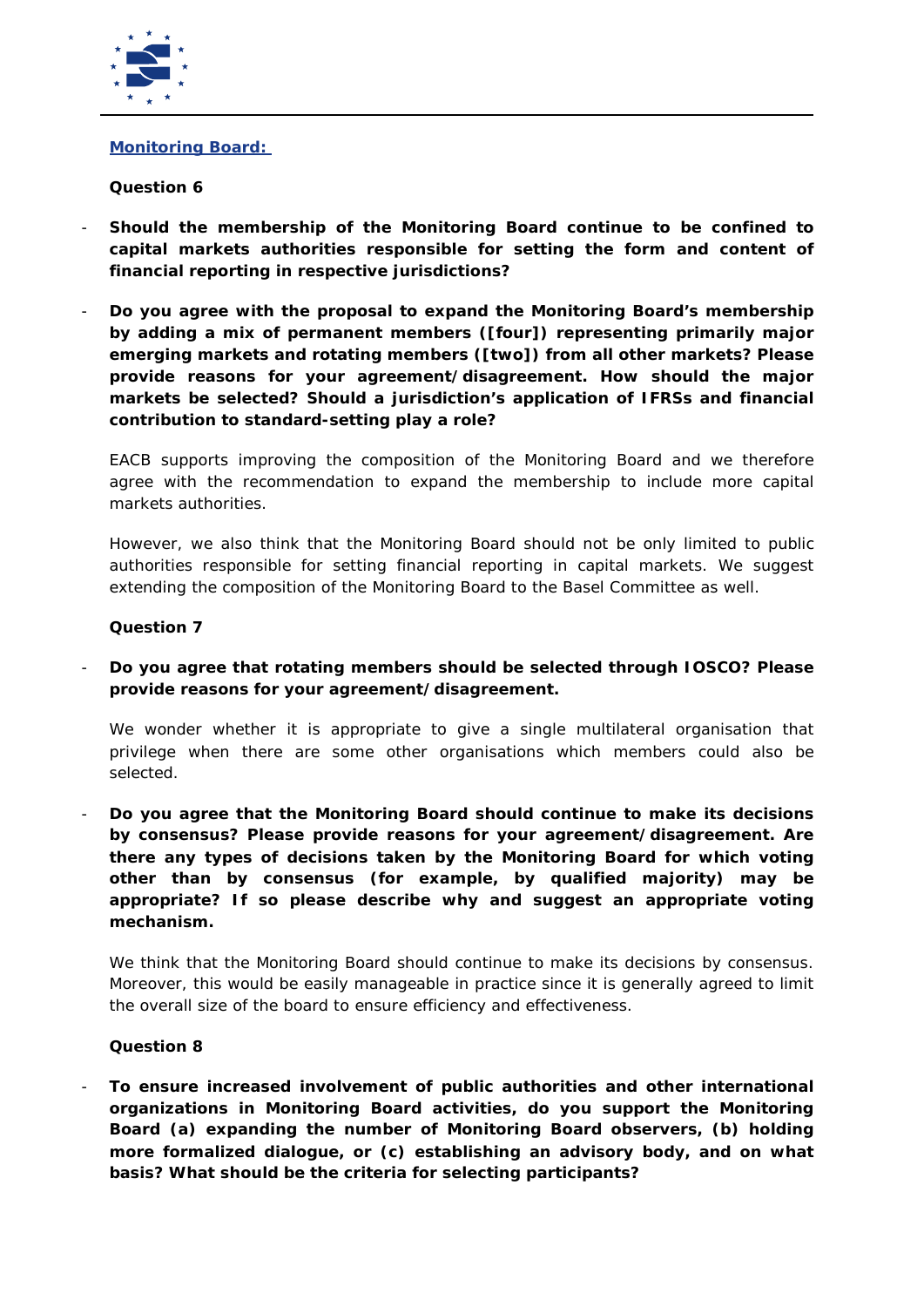

We share the view that the Monitoring Board should not be only limited to public authorities responsible for setting financial reporting in capital markets and should be extended for instance to the Basel Committee (see our response to question 6).

Actually, considering the growing interaction between IFRS standards and prudential requirements, we are convinced that regulators and particularly prudential regulators have a role to play within the standard-setting process. While we recognise that it might not be possible to remove all differences between financial reporting and regulatory requirements, we believe that the IASB and supervisors should work in close cooperation in order to align as far as possible reporting requirements. In particular, we would encourage increasing cooperation with the Basel Committee when developing a set of high-quality global accounting standards.

## *Question 10*

What are the appropriate means and venues for the Monitoring Board to *enhance the visibility and public understanding of its activities?* 

*n/a.*

*Question 11*

- *Do you believe that the current arrangements for Monitoring Board involvement in the IASB's agenda-setting are appropriate, or should the Monitoring Board have an explicit ability to place an item on the agenda, or would you consider other alternatives that would enhance the Monitoring Board involvement in the IASB agenda setting? Please provide reasons.* 

EACB generally considers that the IASB's technical agenda-setting could be more consultative. For instance, we would welcome that the IASB begins its deliberations on the future agenda by launching an annual public consultation process as requested by many other constituents as well.

Therefore, we think it is relevant to involve the Monitoring Board in the IASB agenda setting (in particular, whether its composition is extended to prudential regulators as the Basel Committee, see responses to question 6 and 8). In this respect, we would recommend the Monitoring Board to validate the IASB work program and timetable, notably by adding new items or withdrawing projects according to responses received from the constituents related to the annually consultation of the IASB agenda.

#### *Question 12*

- *Do you have concrete suggestions on how the Monitoring Board or the Trustees could encourage a move towards a more stable and independent funding model?*

*n/a.*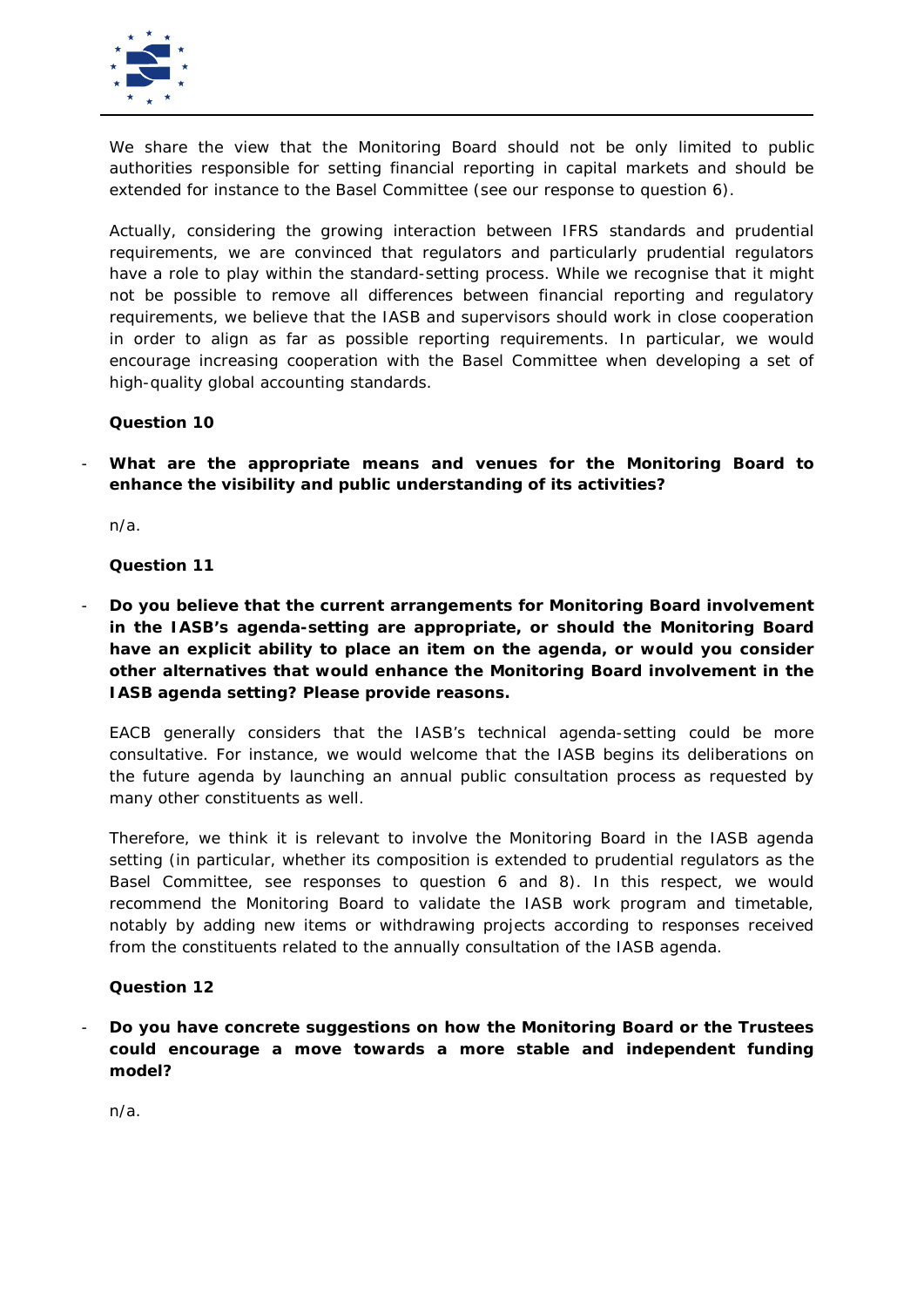

#### *Question 13*

- *Do you believe that the Monitoring Board should have a more prominent role in the selection of the IASB Chair? Do you agree with the proposal that the role include involvement in establishing a set of publicly disclosed criteria for the Chair, and assessment of a short list of candidates against those criteria? Please provide reasons.*
- *Do you believe that the Monitoring Board should be given any further, specific*  role in the selection of the IASB Chair? In particular, should the Monitoring *Board approve the Trustees' final selection? Please provide reasons.*

*n/a.* 

*Question 14*

- *Do you agree that the Monitoring Board's responsibilities should explicitly include consultation with the Trustees as they further develop the framework to ensure proper balance in the composition of the IASB? Please provide reasons for your agreement/disagreement.* 

*n/a.* 

*Question 15*

- *Do you agree with the proposal to consider establishing a permanent secretariat for the Monitoring Board to support its increasing roles in overseeing the governance of the standard-setter? Would you support this proposal even if it would require additional financial contributions from stakeholders? Please provide reasons.* 

As stated in our comments to the Trustees' consultative document earlier in February 2011, to achieve a high quality globally accepted accounting standards, the Monitoring Board should be an independent structure outside the IFRS Foundation.

In particular, EACB understands critics expressing that the IFRS Foundation should not contain its own Monitoring Board as it becomes both judge and jury. We agree that to ensure its independence, having its own financing might be a good solution.

#### **Other:**

*Question 9*

- *Do you believe that the current arrangements for the standard-setting process adequately ensure the appropriate involvement of all relevant stakeholders and that all relevant public policy objectives are taken into account? Please provide reasons for your agreement/disagreement.*